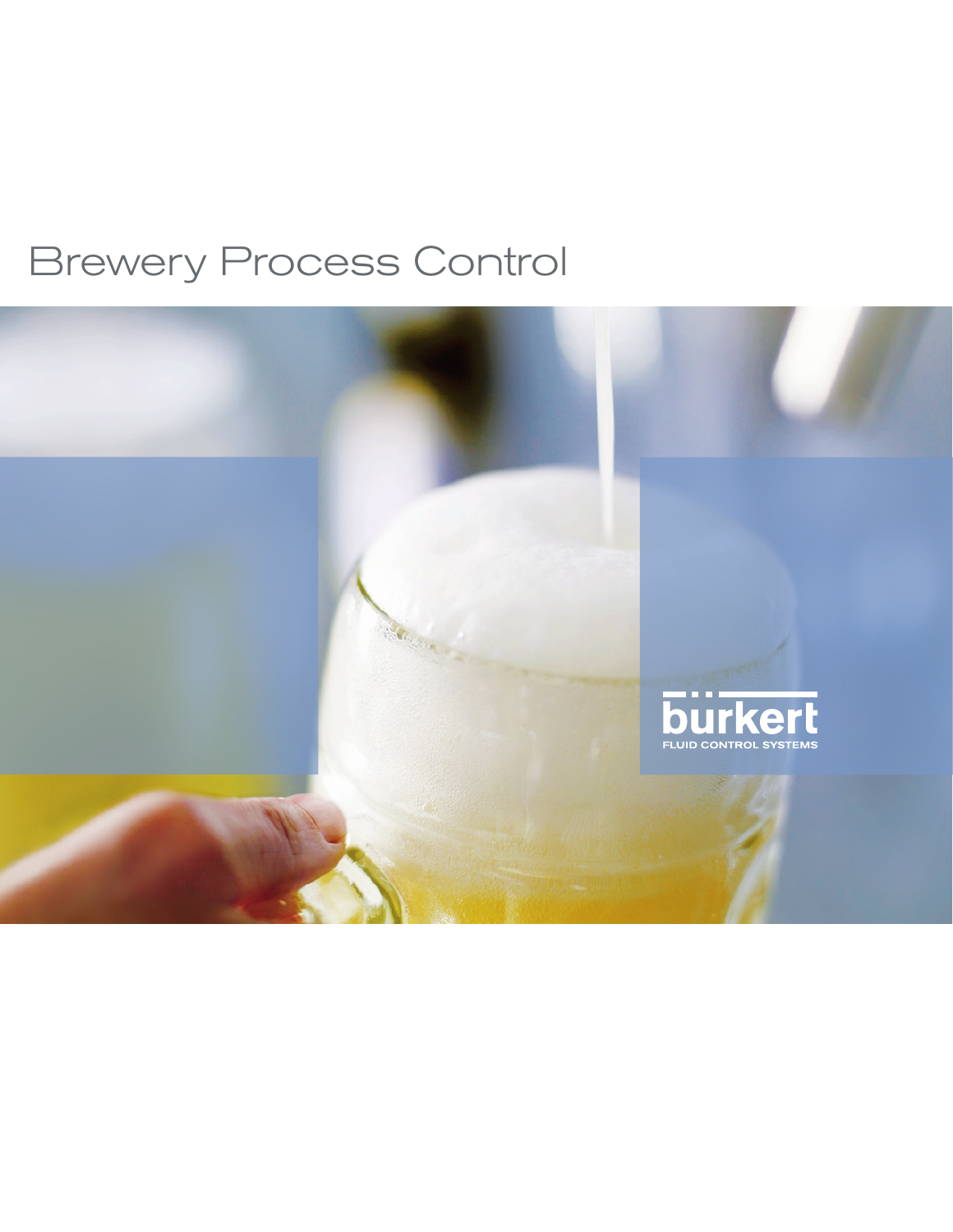02 Burkert | Brewery Process Control

## $B$  Colean, Experienced  $B$

### Experienced Brew

An otherwise unattainable synergy of hardworking valve elements, process actuation, sensors and networked communication provide a true single source for remarkable attractive systems.

Burkert is your partner in brewery process control. We speak the language of beer production and we have valuable experience in brewery applications, at OEM, contractor and plant levels.

We collaborate with you in the real physics of batching, cleaning, water producing, filling, heating, cooling, separating or fermenting. We can share our experience in complete control loops for flow, conductivity, pH, temperature, pressure or level and can help you determine the most effective communications architecture.

Everyone in our organization is interested in listening to you with the aim of presenting you with only the most appropriate solution fluently in your daily application language.

In the brewing world where compactness, smart communication, plant footprint, wash-down and reliability are everyday concerns we provide process efficiency and higher yields by offering you unlimited process modularity.







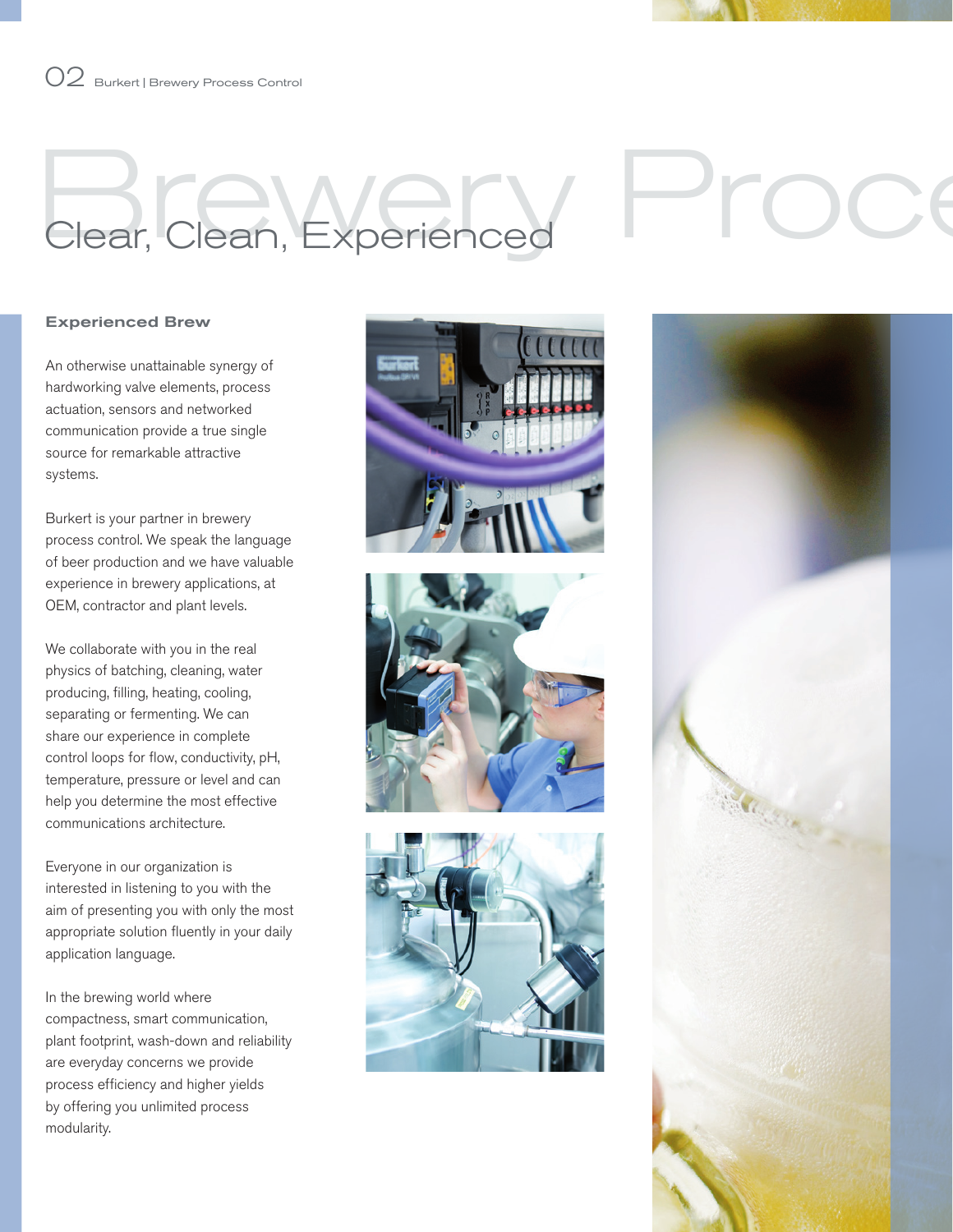# ontrol



#### AirLINE

Our process actuation and control system integrates high performance solenoid pilot valves, remote electronic I/O and fieldbus communication. It is compact, extremely flexible and modular.

#### Hygienic Process Control Heads

Universally adaptable control heads can be combined with all commercially available valve types which utilize a rising stem upper actuator configuration. As the control head is durable, very easy to clean, features IP 65/67 protection, positive pressure electronic housing and is made from chemical resistant materials, it is ideal for use in severe wash down applications.

#### Modular Process Valve System

Pioneering innovation has created a remarkable range of attractive and efficient valve and control modules, which can be combined to give you the best possible match for media from slurries to steam and from deionized water to hydrochloric acid.

#### Modular Process Valve System

Modular designs allow high performance in wash-down process areas, and combine with advanced control possibilities, like decentralised electro-pneumatic on/ off or continuous control, including in fieldbus communication systems. High life cycles counts are the norm with all Burkert process valves.



#### Full Bore Magflowmeters

For low- to high-flow continuous measurement or batch control. Type 8051 controls high precision dosing and filling when combined with a valve as its actuating element.

#### Radar Level Transmitters

Our non-contact radar level transmitter for continuous level measurement is particularly suitable for use in vessels that contain beverage liquids under sanitary process conditions.

Analytical Transmitters Burkert has integrated sophisticated, simple-to-use controls into its pH and conductivity transmitters. These have event logging and industry standard conformance. Perfect for hygienic processes and your CIP environment, the new sensor designs use glass-free enamel technology, FDA approved materials and high surface finishes.



#### **Controllers**

Our multi-parameter controller saves time, space and headaches in cooling towers, reverse osmosis, or boiler systems by allowing parameterization of a wide number of control variants via an SD card slot, USB connection or via an Ethernet interface.